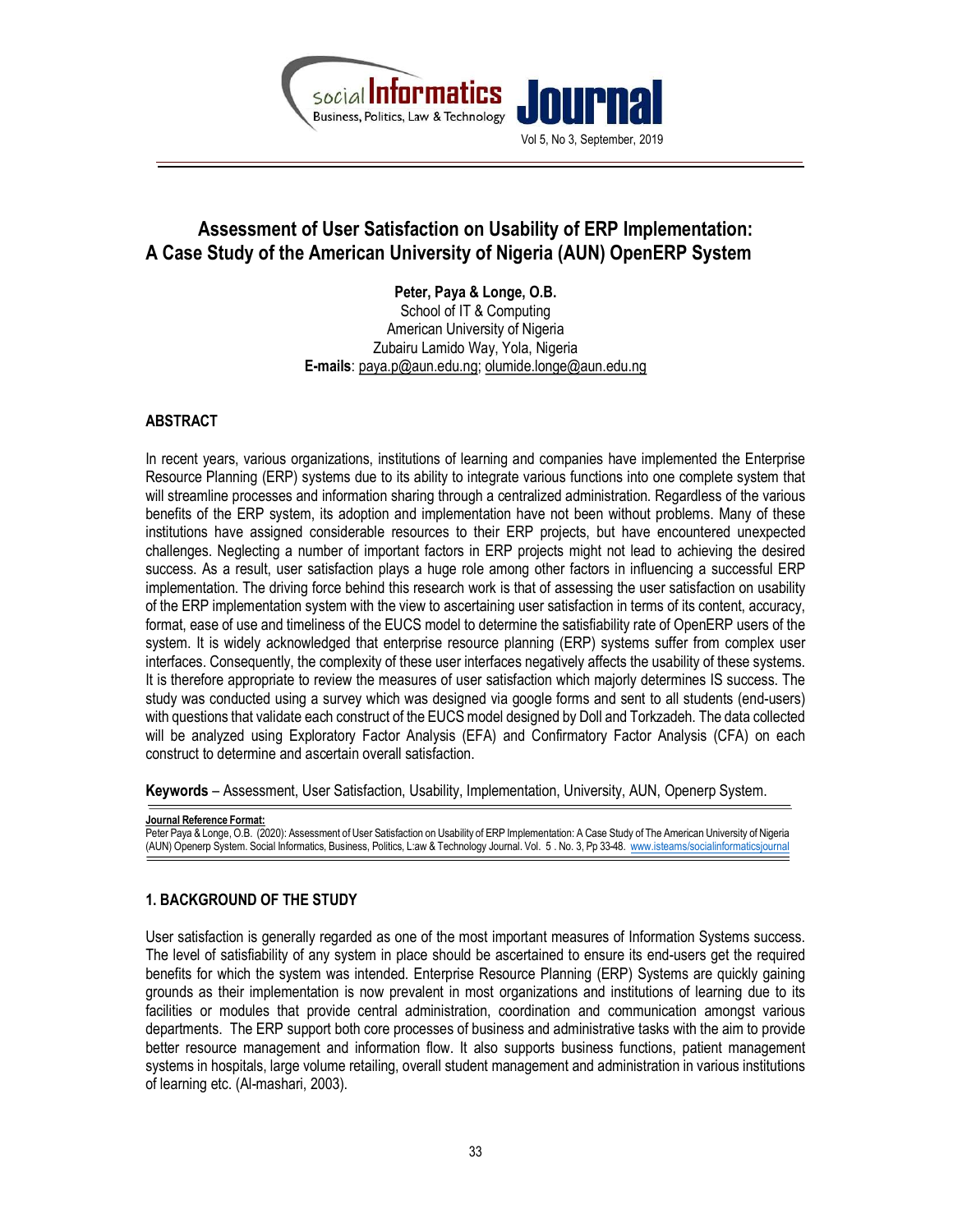

For most universities and other educational institutions, the ERP system provides an efficient integration that provides centralized administration for students, incorporates other human resource modules and fosters effective financial management and better overall system functionality (Zornada et al, 2005). Most companies also leverage on the ERP to increase the speed of decision-making, augment the overall costs of control and other operations while improving the distribution of information within the organization (Desdar and Ainin, 2011). ERP systems further accelerate the exchange and flow of timely and required information within the various units or parts of the institution or organization which enhances the overall strategic decisions prowess by management. Although several factors can be examined such as information quality, system performance, data quality, security etc. to determine the satisfiability rate of an ERP system. The work is aimed at examining user satisfaction on ERP system based on usability factor.

# 1.1 Enterprise Resource Planning (ERP)

Enterprise Resource Planning has garnered several accolades due to its numerous capabilities in terms of supporting and improving client satisfaction, better customer service, centralized administration and other effective quality measures (Tasevska et al, 2014). Davenport (2000) has also highlighted benefits of ERP that relates to reduction of inventory and increased productivity.



Fig 1: Davenport ERP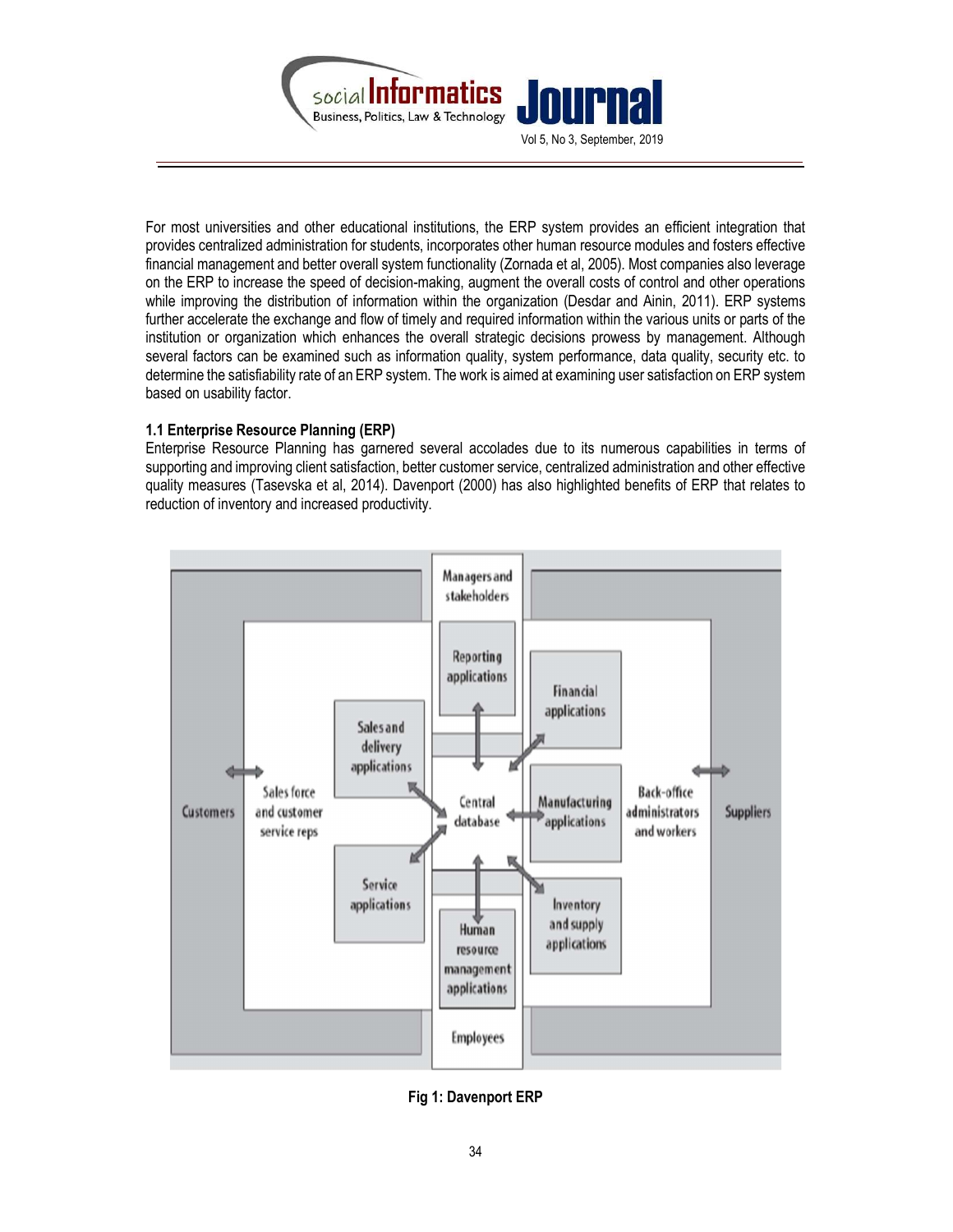

It is widely used in industries, organizations and various institutions. As a result, various definitions that relates to ERP include a prepackaged software with a unique capability of integrating financial, organizational and institutional business processes with various encountered, foreseen or unforeseen operational problems to provide reliable, tested and functional answer across respective departments (Klaus et al, 2000). It capabilities that provide central administration, inventory processing, HR and strong communication between the various departments in the organization or institution cannot be ignored. Hence, different organizations and institutions of learning are leveraging on these capabilities that the ERP system provides in order to improve its overall performance.

#### 1.2 Research Problem

The ERP system is opted for use by many companies, organizations and institutions of learning due to its centralized provisions for administration, communication and coordination. While in most cases ERP implementation has also recorded a fair number of successes, yet there is still reservation about the system's promised benefits (Al-Mashari and Zairi, 2000). Statistics has also shown that there is an increasing demand for enterprise systems with value of about \$82.1 billion in 2015 (Statistia, 2017). On the other hand, 37 percent of renowned global organizations which have had considerable use of these ERP systems have considered their various experiences with the adoption of the IS system as not successful to what was earlier bargained for during the adoption or implementation phase (Sharma et al, 2016). On the other hand, Davenport (2000) who did extensive study on the ERP system describes its implementation as a very crucial and critical mission with diverse and uncertain challenges both technological and non-technological which organizations need to give attention to in order to ascertain the success of the user experience. The demand to assess this experience cannot be overemphasized as it will help in managerial decision making to understand areas of dissatisfaction and where communications and trainings need to be introduced. AUN has over the years employed the services of the ERP systems (which are quite expensive like SAP) leveraging on the OpenERP (free version) which many consider less secure.

"Usability evaluation is any analysis or empirical study of the usability of a prototype or system (Foltz et al., 2008). Several studies (Costa, 2010; Singh and Wesson, 2008) have proposed usability criteria which can be used for usability evaluations of ERP systems. However, all of these studies have taken place in industry and not in a higher education environment. The level of experience of an undergraduate student is not the same as a person in industry, therefore their perceptions of usability may differ. Existing studies of ERP adoption in the IS curricula are focused primarily on the pedagogical aspects and have not explored the usability or ease of use of the ERP system. Empirical research relating to the ease of use or usability of ERP systems is required particularly with regards to the evaluation of the ease of use of medium-sized ERP systems in educational environments (Singh and Wesson, 2008)". Hence, with such concerns there is need to assess user satisfaction with the various modules of the system. User satisfaction plays a huge role among other factors in influencing a successful ERP implementation.

Usability which is the first point of any information system experience by the end user has to ascertained before other technical aspects will be considered. Other parts of the ERP cannot be used when the end user is not satisfied with its usability.

#### 1.2 Research Objective

The aim of this study is to assess user satisfaction with the ERP implementation in terms of usability taking the opener system at the American University of Nigeria (AUN), Yola as a case study. The specific objectives of the research include

- To cross-examine the relationship of five factors (content, accuracy, format, ease of use, and timeliness) that impacts the satisfaction level among end users of the OpenERP system at AUN
- To examine critical factors in End-user Computing Satisfaction (EUCS) model (content, accuracy, format, ease of use, timeliness) that contributes the most to overall satisfaction.
- To investigate if users of this system find overall satisfaction with the system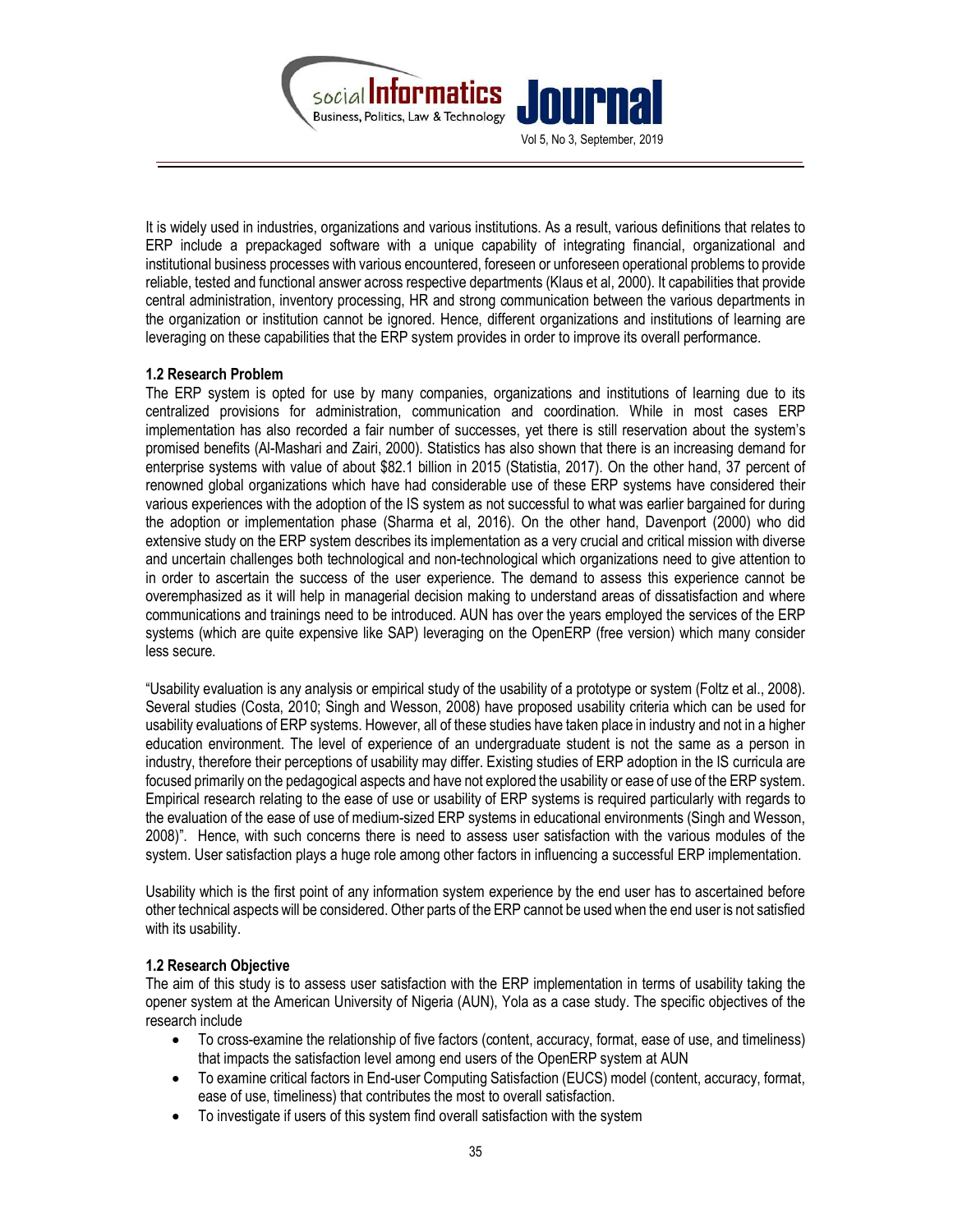

#### 1.4 Research Question

As user satisfaction role appears critical in ascertaining the implementation success of any information system, its success within the context of the American University of Nigeria cannot be ignored. Most present users were not available at the implementation phase of this system whereas others met the system in operation. The option to choose which system should be used may not have been asked, yet the need to carry effective research to get users feedback is crucial.

The question this research seeks to address is:

1. How satisfied in terms of usability are the users of AUN OpenERP system?

#### 1.5 Scope of Study

Three categories of end-users are found operational with the OpenERP system at AUN. They include staff, faculty and students. Since we are looking at assessing satisfaction rate of users of the system, the research will cover the students predominantly as an entity since this is a fundamental work before a holistic research that will assess all the modules will be investigated upon.

### 2. RELATED LITERATURE

### 2.1 User Satisfaction in ERP implementation

The deployment of ERP systems has increased in the past years because of several benefits that it provides (Davenport, 2000). It is critical to note that the success of any information system is the user satisfaction derived from whatever the system has to offer. The general concept of user satisfaction has been a fundamental research topic due to the all-important role it plays in managing customer relationship (Wang & Song, 2017). User Information Satisfaction (UIS) was earlier developed to handle data processing to allow for satisfaction and effectiveness.

#### 2.2 ERP Implementation Successes

In as much as the area of testing for ERP implementation success is still on the rise due to its complexity to ensure end-users satisfaction, successes has also been recorded in areas where some of these research were carried out. For example, (Delone & McLean, 2016) coined four factors that determine IS success implementation. The individual and organizational impact measures present success whereas the information quality and system quality measured the IS success on a long term. It was described as the extent to IS helps to reach the success of individuals, organizations and industries. Statista's researches show that ERP Software market has an increasing value, it was obtained to be 82.1 billion \$ in 2015 with (SAP) having the largest market share (Statistia, 2017). It also shows rising revenue for global Enterprise applications.

The increasing value of the ERP software market indicates an increasing demand for Enterprise systems. Beyond than that ERP systems reshaped business environment and helped to transform the competition into higher levels; ERP systems are also becoming necessities to meet the needs of the growing market in such a dynamic environment to help creating and sustaining a competitive advantage (Yassien et al., 2016). Some authors such as Tasevska et al. (2014) outlined a positive impact for ERP systems on organizational success in terms of client satisfaction, customer service and quality measures. Other benefits that relates to reduction of inventory, increased productivity are introduced by Davenport (2000), Shen et al. (2016), Markus et al. (2000), Wittstruck & Teuteberg (2012) . More effective business and supply chain management processes, improved communications, better integration between different functions are other benefits recorded by (Al Mashari et al, 2003). "Also, Shen et al (2016) recorded an increased profit and better performance level caused by ERP system usage.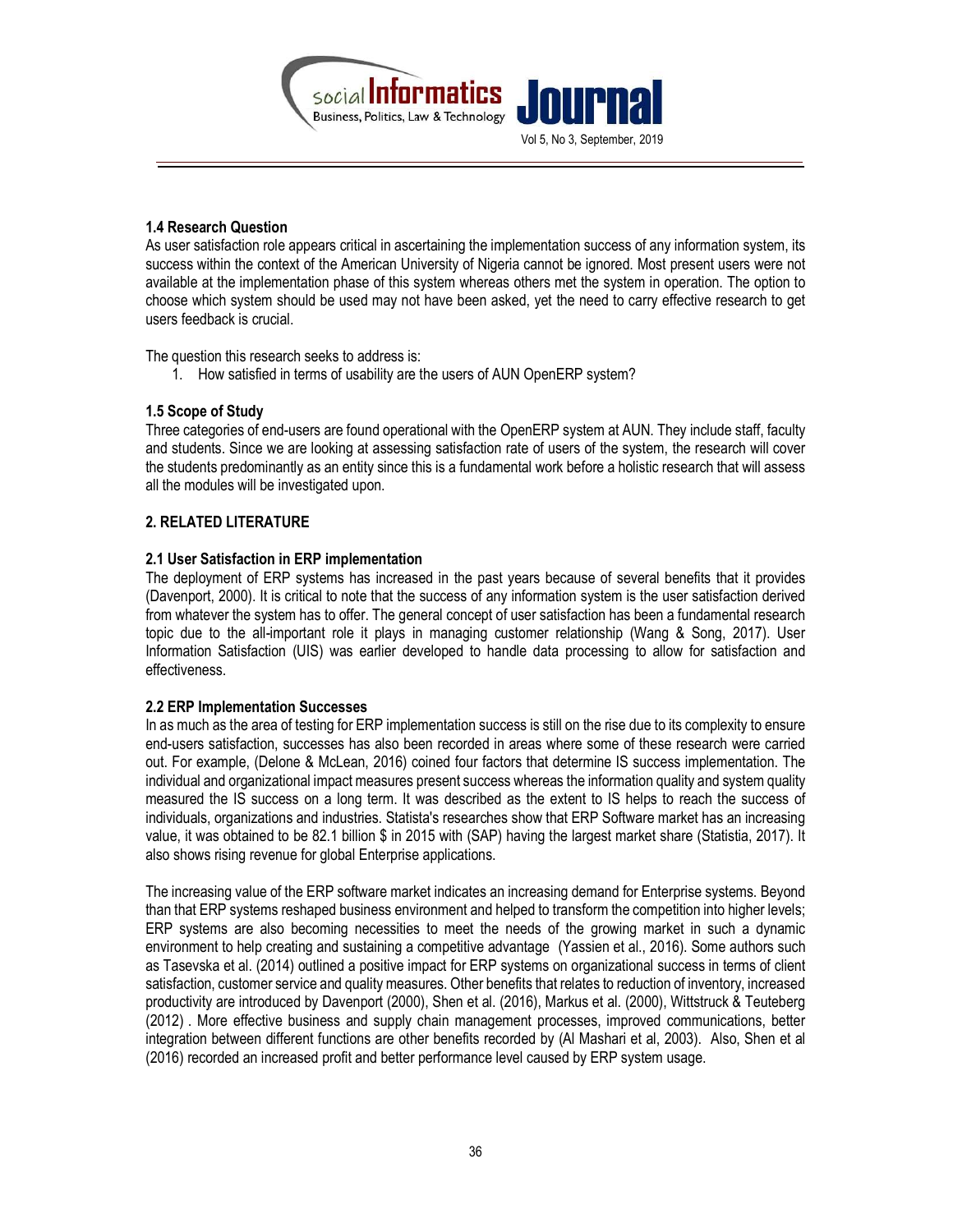

### 2.3 Challenges of ERP Implementation

Many a people attribute the challenges faced with the ERP system due to its complexity that handles large processing, communication and information handling. It is very important, that implementation is done in stages. "Trying to implement everything at once will lead to a lot of confusion and chaos. There is also the need for appropriate training and the implementation to determine user satisfaction" (Howarth, 2007). The users of the system should be comfortable in using the IS application else it will backfire with redundant work and functional inefficiencies (Hartson, 2001). There is also the lack of proper analysis of requirements that will eventually lead to non-availability of certain essential functionalities. "This might affect the operations in the long run and reduce the productivity and profitability. The lack of support or approval from senior management may in most cases also lead to unnecessary frustrations in work place. Also, it will cause delay in operations and ineffective decisions.

So, it is essential to ensure that the Senior Management supports the transformation. Another very important part relates to the compatibility issues with ERP modules that impede effective integration of modules. Companies associate different vendors to implement different ERP modules, based on their competency. It is very essential that there is a way to handle compatibility issues. The investment in their infrastructure is very essential although expensive as there will be the need for good processing speed and adequate storage. The AUN operates on the free version which many feel although it is free its challenges are much and have to be curtailed through proper implementation and continuous assessment to ascertain user satisfaction on the IS infrastructure on ground otherwise the enterprise version is encouraged although expensive.

#### 2.4 Related Research on ERP Usability

Although research on ERP usability has been around and evolving for quite a while, the issue is still critical and clearly ERP usability is still a challenge with enterprises worldwide. With an estimated market of \$38 billion, the widespread adoption of ERP systems has received well-deserved attention from the research community on this topic for decades now (O'farrell, 2011). "Companies worldwide continue to seek to maximize their ERP software investment while increasingly relying upon these systems to meet basic information management needs" (O'farrell, 2011). These needs relate to focusing efforts on increasing the degree of integration across data sources, and enhancing business decision-making by moving ERP implementations to more flexible architectures. However, while ongoing implementations of ERP systems are increasing, usability of these systems is not following the same growth rate and in fact, is flat-lining (O'farrell, 2011).

Delone and McLean (1992) in their book the model of Information system success highlighted that ways should be determined to incorporate service concepts with desirable traits into the system that will lead to increase user satisfaction. Hence, the need for organizations and institutions to maximally seek to ascertain satisfaction level from its users. Several principles of ERP usability ranging from attitude-behavior theory, theory of reasoned action and the technology acceptance model have been employed to assess and increase usability. Al-jabri (2014) in his research on the Antecedents of user satisfaction with ERP systems used a mediation analyses to investigate the impact of four important influencing factors on user satisfaction with an in-house developed ERP module in a large oil and gas company in Saudi Arabia. He explored to find if communication campaigns, training, benefits and ease of use are antecedents of user satisfaction while examining the mediating effects of ease of use (EoU) and benefits of satisfaction.

A total of 104 ERP users who were actively involved in its implementation process served as the respondents. At the end of the study he found out that both EoU and benefits fully mediate the relationship between training and satisfaction. This is also in line with the research model that will be looking at a positive effect of EoU on user satisfaction. Nielsen (1991) also proposed on the heuristic approach which provided about ten (10) guidelines that guides the assessment of user satisfaction with usability. The heuristic approach enables a person to discover or learn something for themselves or in the course of using an IS infrastructure.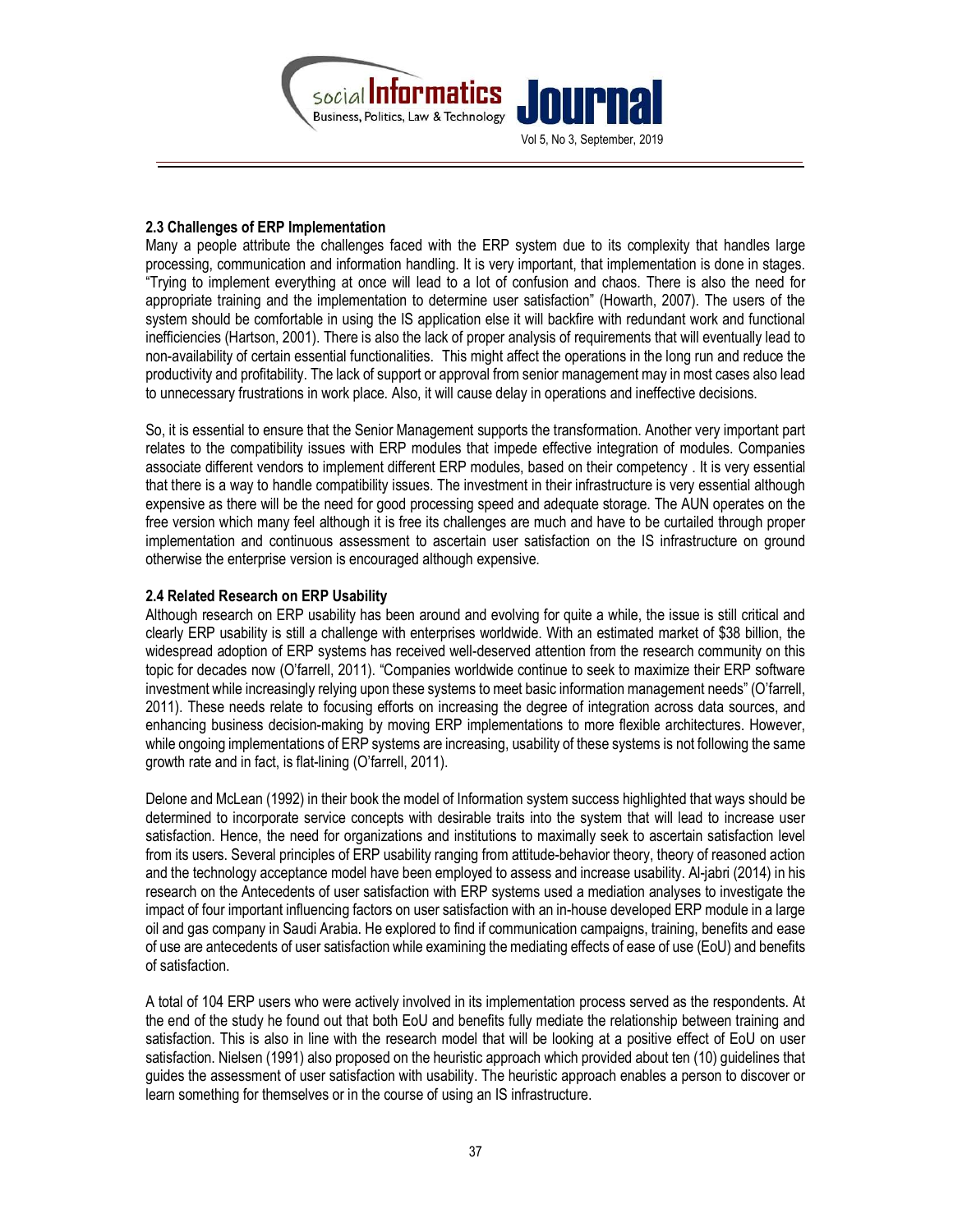

These approach has gotten several accolades as it has been referenced in more than 293 research works. Hence, the efficacy of this approach will be used in the course of this research alongside the EUCS model to enable the user to send in inputs of concerns or challenges with the system during the course of work. "The combination of the two models for evaluating and assessing user satisfaction will make this work a strong piece that will assess user satisfaction based on some criteria on the EUCS and the scrutinize feedbacks received from the users via the heuristic approach.

# 3. METHODOLOGY

The research carried out here is both descriptive and explanatory purposes as it will be used to assess the usability satisfaction of end-users of the AUN OpenERP system, particular students. A quantitative approach is employed in this research and a survey strategy will be used to collect information about satisfaction criteria from the respondents using a questionnaire to serve as our primary source of data. This approach was chosen based on the fact that there is need to understand and make statistical inference from the data obtained for well informed decision making on the variables that will determine the state.

# 3.1 Theoretical Background

The theory used in this research is the EUCS Model which was propounded by Doll and Torkzadeh in 1988 used to assess end user satisfaction of computing systems. From the various underlying literature that we've seen on ERP Systems, user satisfaction and usability satisfaction criteria that have been used overtime by organization, companies and other institution of learning.

The EUCS MODEL will be used in this research to assess the end-user satisfaction of students. Since this is a fundamental work on assessment of usability on the AUN OpenERP system, there is need to test its satisfaction and valididty with this model since its assessing very key issues that relates to user satisfaction on usability. Doll and Torkzadeh's (1988) EUCS model is based on five independent constructs which are used to estimate the dependent variable (satisfaction). These constructs are: (a) content, (b) accuracy, (c)format, (d) ease of use, and (e) timeliness. Since then, the model has been empirically tested and end-user's satisfaction is accepted as a reliable determinant of information system success.

The model has been extensively tested by many researchers and the instrument validity (content validity, construct validity, and reliability) as well as internal validity, external validity, test retest reliability and statistical validity have been demonstrated (Ives et al, 1983). A quantitative approach will be used in this research leaning on the critical realist philosophical underpinning. The EUCS has five (5) instrument has five (5) constructs (content, accuracy, format, ease of use, timeliness) which Users of the OpenERP system will be issued a survey questionnaire containing questions from each of the measuring variables.

Based on the outcome from the respondents, an analysis will be carried out to test for the correlation coefficients and regression to ascertain the effect of the dependent variables on the independent variable, usability.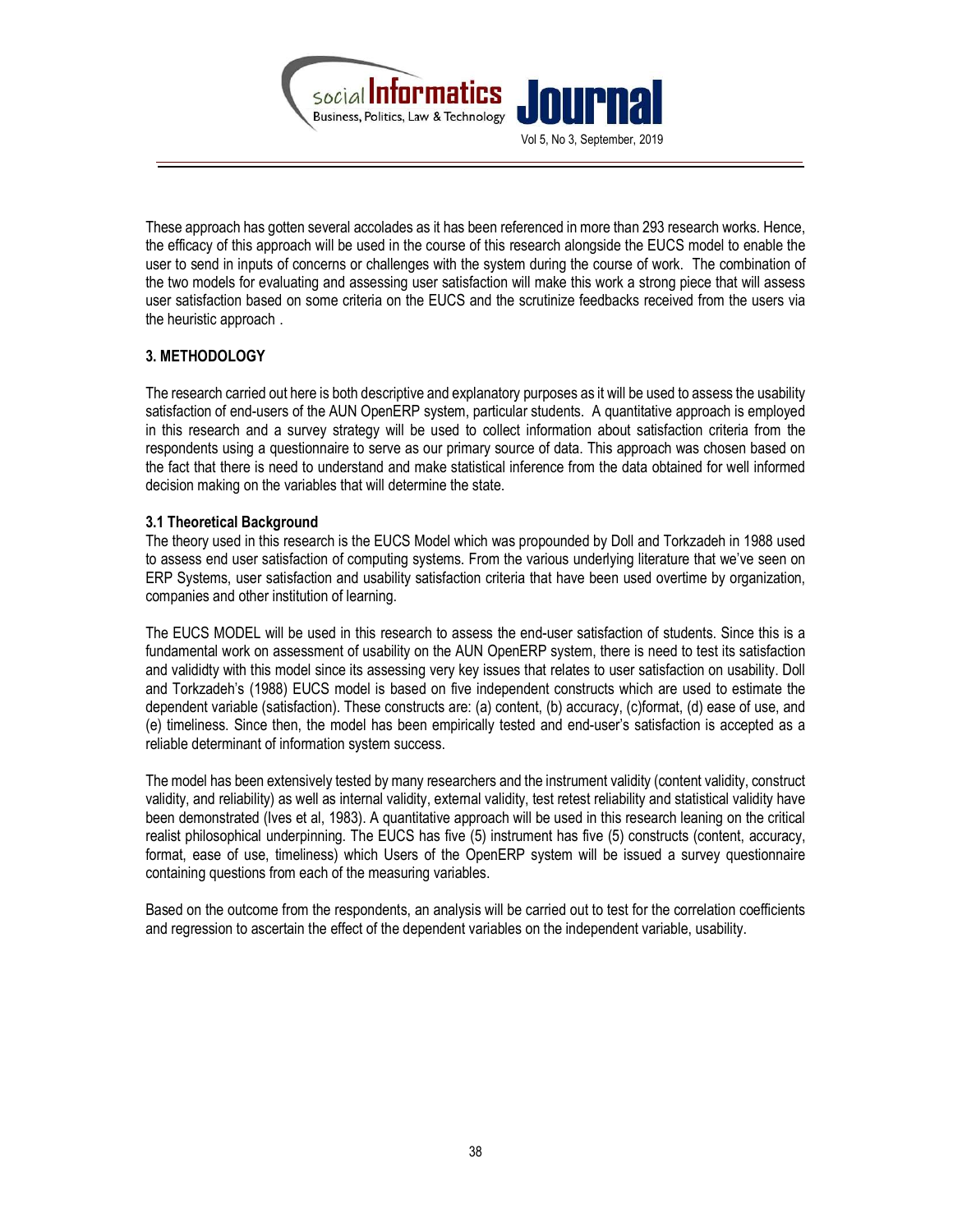



#### Fig 2: The EUCS Model

#### 3.2 Research Hypothesis

For this research study, the End-User computing and Satisfaction Model will be used to carry out the assessment of user satisfaction with usability in AUN OpenERP implementation. It will serve as our hypothetical tool for this research:

The End User Satisfaction model which highlights the role of various variables in determining end-user overall satisfaction on usability in terms of content, accuracy, format, ease of use and timeliness.

Content: Comprehensiveness of the information provided. In this construct, the satisfaction of the user will be analyzed based on the its ability to provide precise information. It will also ascertain if the information content meets end-user needs. It will also seek to find if the system provides reports that seem to be just about exactly what you need and the sufficiently of the information provided. Under this construct, our Hypothesis, H1:

H1: The content offers a positive overall satisfaction rate for users

Accuracy: The correctness of the output information. The accuracy construct will seek to find if the AUN OpenERP system is accurate and if the users are satisfied with the provisions of its accuracy.

H2: The accuracy offers a positive significant effect on user satisfaction

Format: The material design of layout and display of output contents. The format construct will seek to assess end-user satisfaction based on whether the format of the AUN OpenERP system is formatted in a useful manner and whether the information is clear enough for effective use.

H3: The format offers a positive significant rate of satisfaction for users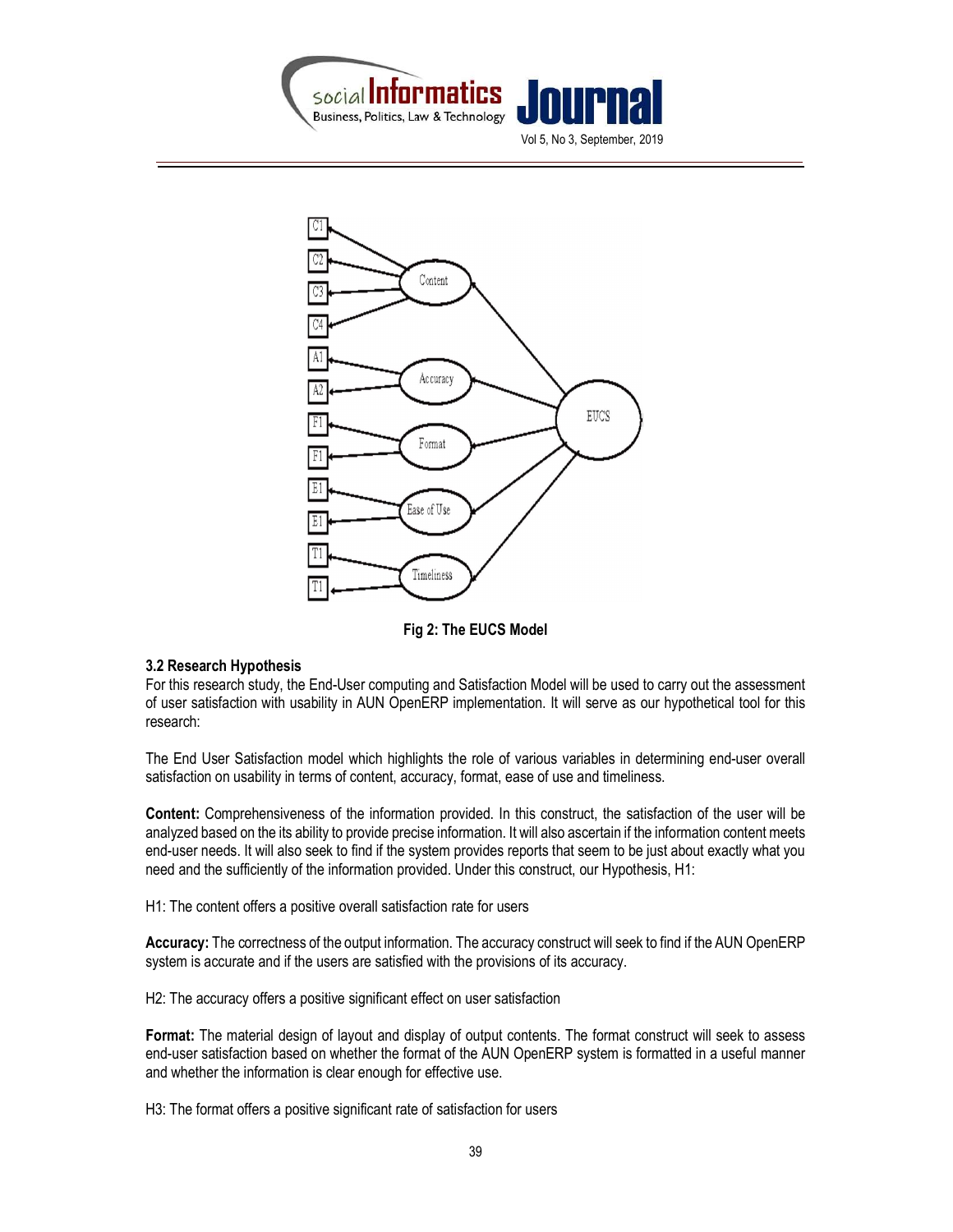

Ease Of Use: The ease or difficulty with which the user may act to utilize the capability of the system. The ease of use construct of the EUCS model will seek to assess the end-user's satisfaction based on whether the AUN OpenERP system is user friendly and if it's platform is so easily designed as to enable a new user interact with it.

H4: The ease of use offers a positive overall satisfaction for users

Timeliness: The availability of the output information at a time suitable for its use. The time construct of the EUCS model will be used to determine if the users of this system are satisfied with its timely provisions of information and whether up-to-date information is provided. The response time of any IS system is of critical to its effective service delivery and needs to be ascertained.

H5: if there is satisfaction on timeliness it should have a positive effect on overall satisfaction



Fig 3: Proposed Research Model

#### 3.3 Population of the Study

Since the research is aimed at assessing the end-user satisfaction of the OpenERP implementation in AUN. The end-users in this case comprise of staff, faculty and students. The scope of the work was narrowed down to focus mainly on students. The number of students as obtained from University and records (Registrar) stood at nine hundred and sixty-six (966). This number will serve as the basis to ascertain end-user satisfaction of our respondents.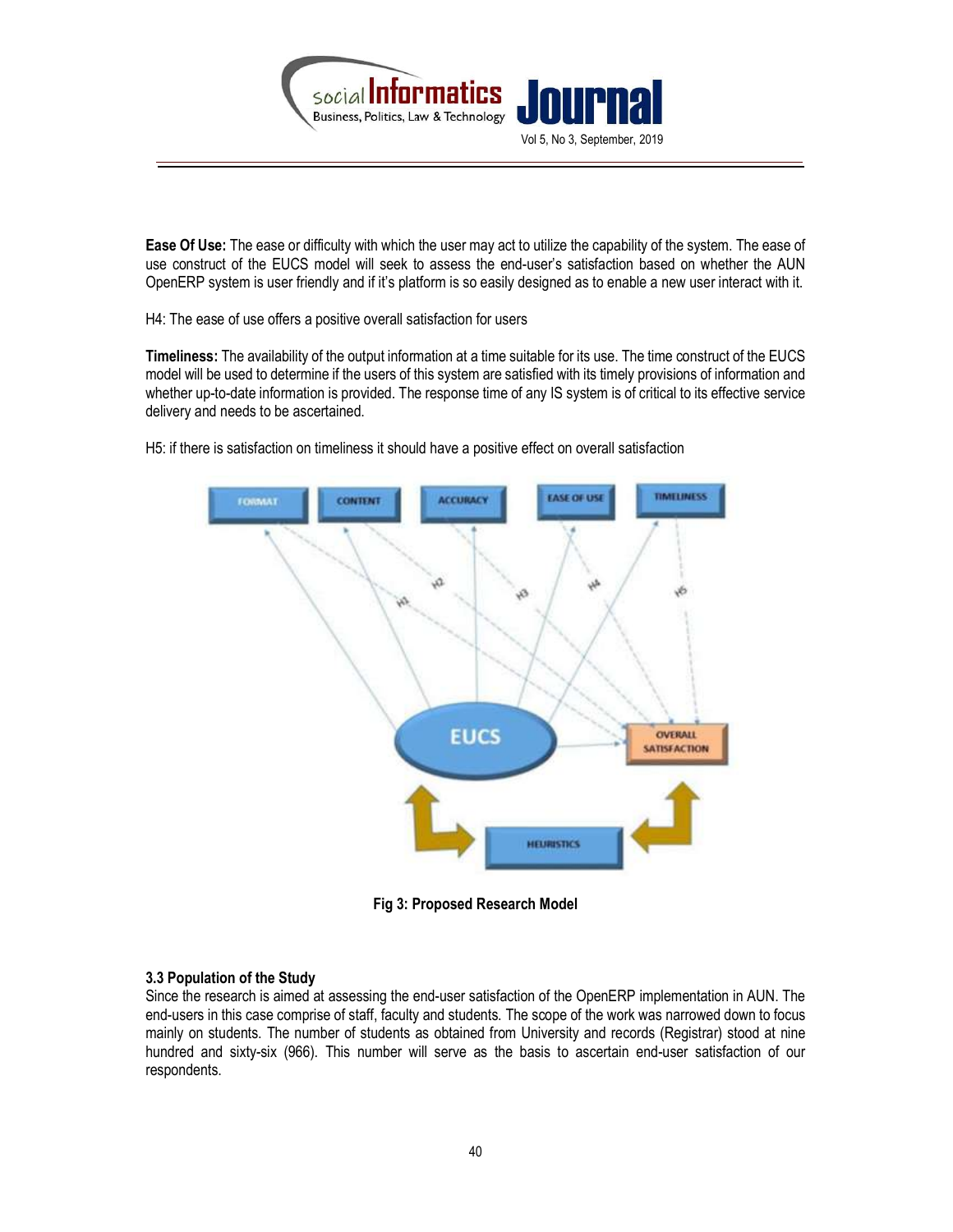

#### 3.4 Population and Sampling

A population is basically every entity of interest to the work being researched on while a sample is a true subset representation of the population. The results and findings obtained can be generalized to the population since not everyone in the population can be reached. (Marczyk & Dematteo, 2005). Glenn (1992) highlighted that using academically accepted tables that provide sample size for various criteria can be employed to know the size to be used. Using these widely population tables will allow the researcher determine his sample size. Based on our population size of 906, we have obtained a sample size of 270 using the standardized published table (Bartlett, Kotrlik & Higgins, 2001) margin of error of 0.5, coonfidence level (t) of 1.96, and the estimated attribution (p) of 0.5; as seen below:

| Population<br>size | Sample size                                  |                             |                                               |                         |                         |                         |  |  |
|--------------------|----------------------------------------------|-----------------------------|-----------------------------------------------|-------------------------|-------------------------|-------------------------|--|--|
|                    | Continuous data<br>$(margin of error = .03)$ |                             | Categorical data<br>$(margin of error = .05)$ |                         |                         |                         |  |  |
|                    | $alpha=.10$<br>$t = 1.65$                    | $alpha = .05$<br>$t = 1.96$ | $alpha = .01$<br>$t = 2.58$                   | $p = .50$<br>$t = 1.65$ | $p = .50$<br>$t = 1.96$ | $p = .50$<br>$t = 2.58$ |  |  |
| 100                | 46                                           | 55                          | 68                                            | 74                      | 80                      | 87                      |  |  |
| 200                | 59                                           | 75                          | 102                                           | 116                     | 132                     | 154                     |  |  |
| 300                | 65                                           | 85                          | 123                                           | 143                     | 169                     | 207                     |  |  |
| 400                | 69                                           | 92                          | 137                                           | 162                     | 196                     | 250                     |  |  |
| 500                | 72                                           | 96                          | 147                                           | 176                     | 218                     | 286                     |  |  |
| 600                | 73                                           | 100                         | 155                                           | 187                     | 235                     | 316                     |  |  |
| 700                | 75                                           | 102                         | 161                                           | 196                     | 249                     | 341                     |  |  |
| 800                | 76                                           | 104                         | 166                                           | 203                     | 260                     | 363                     |  |  |
| 900                | 76                                           | 105                         | 170                                           | 209                     | 270                     | 382                     |  |  |
| 1.000              | 77                                           | 106                         | 173                                           | 213                     | 278                     | 399                     |  |  |
| 1.500              | 79                                           | 110                         | 183                                           | 230                     | 306                     | 461                     |  |  |
| 2.000              | 83                                           | 112                         | 189                                           | 239                     | 323                     | 499                     |  |  |
| 4.000              | 83                                           | 119                         | 198                                           | 254                     | 351                     | 570                     |  |  |
| 6,000              | 83                                           | 119                         | 209                                           | 259                     | 362                     | 598                     |  |  |
| 8,000              | 83                                           | 119                         | 209                                           | 262                     | 367                     | 613                     |  |  |
| 10.000             | 83                                           | 119                         | 209                                           | 264                     | 370                     | 623                     |  |  |

NOTE: The margins of error used in the table were .03 for continuous data and .05 for categorical data. Researchers may use this table if the margin of error shown is appropriate for their study; however, the appropriate sample size must be calculated if these error rates are not appropriate. Table developed by Bartlett, Kotrlik, & Higgins.

#### Fig 4: Population Size Table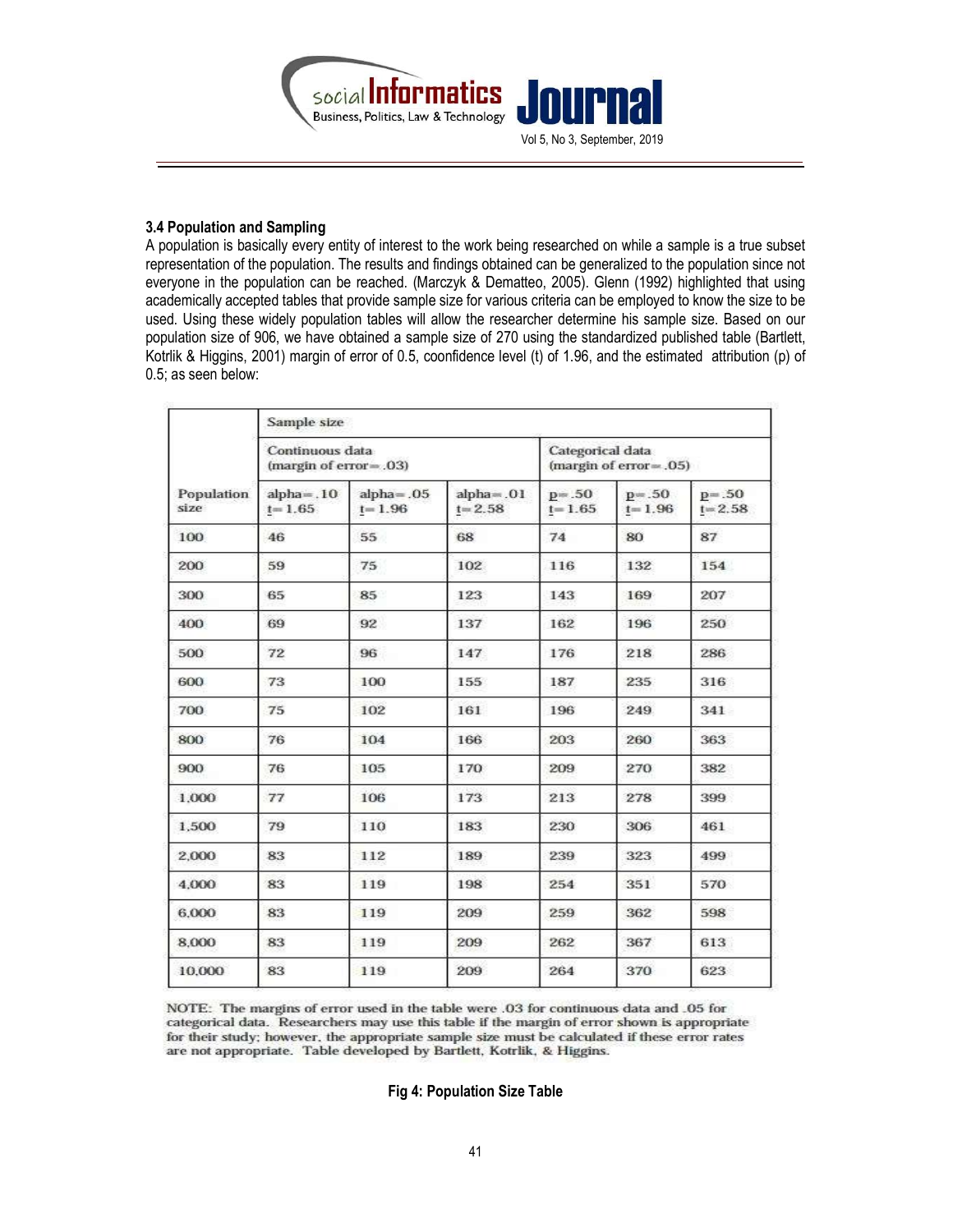

### 3.5 Method of Data Collection

There are two types of data when it comes to data collection namely primary and secondary. Primary data is one that is would be collected from various respondents whereas the secondary data are sets of data that are already found in literature and which can provide basis for the research area in study. (Randolph, 2009). The method of data collection in this research involved the use of a questionnaire that was issued to the respondents. The questionnaire had various sets of questions for each construct of the EUCS model.

#### 3.5 Research Instrument

The research instrument used was a questionnaire which contained 21 questions on likert scale of 1-5, where 5 represents strongly agree and 1 strongly disagree respectively. Four (4) demographics questions that require gender, age group, school and classification was included to help in descriptive analysis. The other five (5) sets of questions are short answers that employs a heuristic approach where end-users can specify exactly the challenge faced with any construct of the EUCS model while operating the OpenERP system. This will add to individual questions that can be added to the respective constructs.

### 3.6 Validity and Reliability of Research Instrument

The questionnaire was structured based on the EUCS Model following its construct characteristics that include content, accuracy, format, ease of use and timeliness. (Doll & Torkzadeh, 1988). My supervisor also validated the questions asked and style used in relation to the constructs which followed the model for the research.

#### 3.7 Ethical Considerations

Ethical considerations were employed in the course of the research as no personal data was asked from our respondents. Every individual respondent also participated without being compelled.

#### 3.8 Analysis Methods

Data analysis for this research study was carried out using Statistical Package for Social Sciences (SPSS) software. The analysis of data is carried out to discover answers to asked questions and to connect information from a quantity of data that was obtained. (Gliem, 2006). The various attributes of descriptive statistics like frequency and percentage was also used to test the level of significance at 5% level of probability. Descriptive statistics are used to generalize or describe variables and information from a given sample (Gliem, 2006). In this study, descriptive statistics are used to give a summary of the collected data with the questionnaire. Consequently, we obtained descriptive statistics using frequency for gender, school (department) and classification (University level). In order to measure the relationship amongst the different variables, a Pearson correlation test was done after the descriptive statistics test. Pearson correlation test is done when assessing the strength of the connection amongst numerical variables (Saunders et al., 2009). This test is conducted in this study to test the strength of the connection amongst the different variables. In this study, exploratory factor analysis (EFA) in SPSS is used to see how the various questions are associated or the interrelationship between the variables of the constructs. Confirmatory Factor Analysis (CFA) was also conducted to enable the hypothesis of the study to be tested.

#### 4. DATA PRESENTATION AND RESULTS

#### 4.1 Demographic Characteristics of Respondents

Descriptive statistics is the summary the figures in a group of data which include numbers, graphs, percentages and tables. (Agresti & Finlay, 2009). The data obtained was mainly from a category of the end users which in this study focused on students.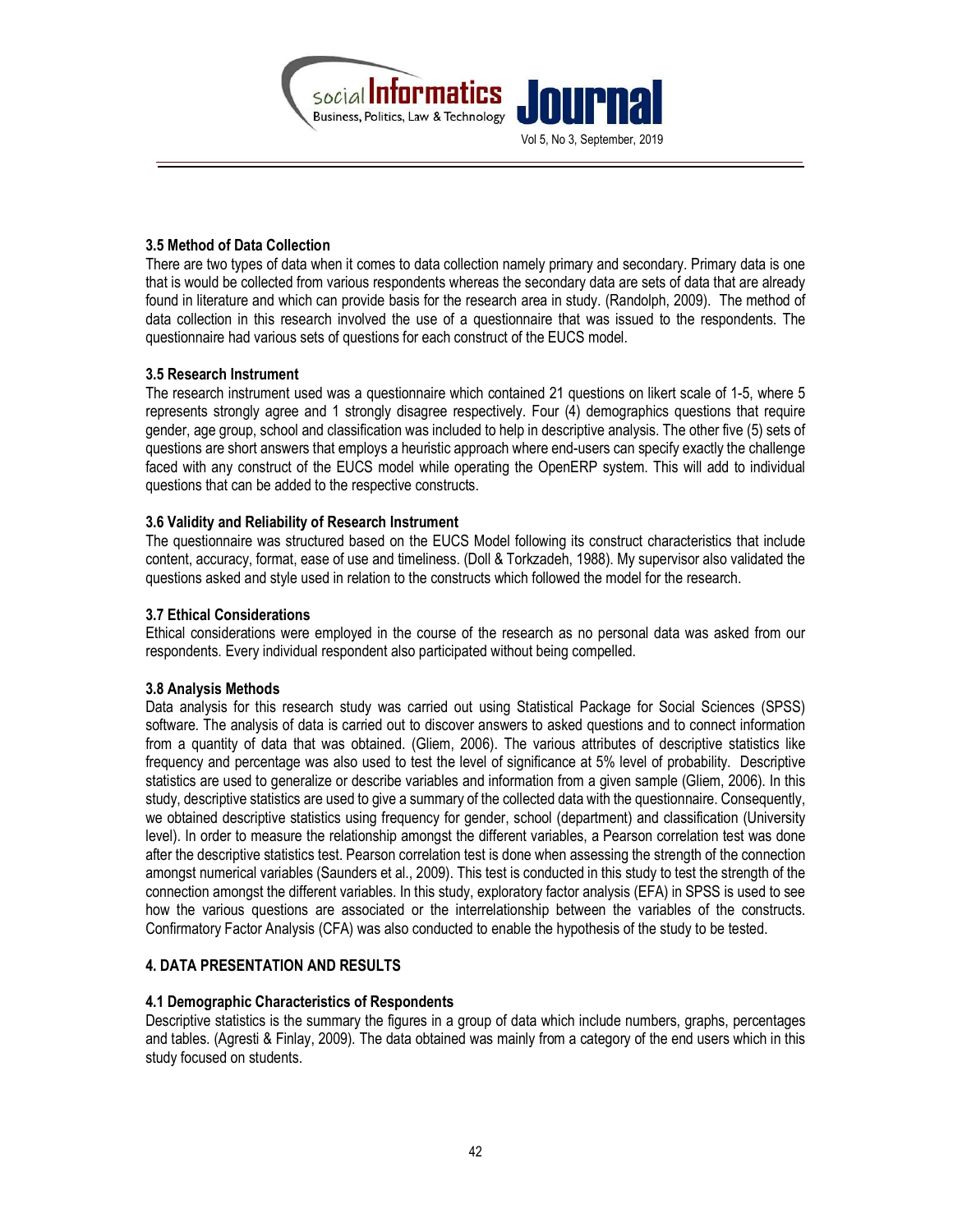

# 4.2 Analysis

The data analysis was done using statistical package for social sciences (SPSS). The exploratory factor analysis (EFA) and confirmatory factor analysis were used to discover the structure of the construct with reliability and also to confirm the fit of the hypothesized factor structure observed respectively (Howarth, 2007)

| Table 1. Showing the frequency of gender – male (1) & female (2) |  |
|------------------------------------------------------------------|--|
| Gender                                                           |  |

|                |        | Frequency | Percent | Valid Percent | <b>Cumulative Percent</b> |
|----------------|--------|-----------|---------|---------------|---------------------------|
|                |        | 106       | 59.9    | 60.6          | 60.6                      |
| Valid          |        | 69        | 39.0    | 39.4          | 100.0                     |
|                | Total  | 175       | 98.9    | 100.0         |                           |
| <b>Missing</b> | System |           | 1.1     |               |                           |
| Total          |        | 177       | 100.0   |               |                           |

# Table 2: Frequency distribution for school (faculty)

|         |        | Frequency | Percent | Valid Percent | <b>Cumulative Percent</b> |
|---------|--------|-----------|---------|---------------|---------------------------|
|         |        | 80        | 45.2    | 45.7          | 45.7                      |
|         |        | 55        | 31.1    | 31.4          | 77.1                      |
| Valid   |        | 25        | 14.1    | 14.3          | 91.4                      |
|         |        | 15        | 8.5     | 8.6           | 100.0                     |
|         | Total  | 175       | 98.9    | 100.0         |                           |
| Missing | System | n         | 1.1     |               |                           |
| Total   |        | 177       | 100.0   |               |                           |

### Table 3: Frequency distribution for classification (level)

|         |        | Frequency | Percent | <b>Valid Percent</b> | <b>Cumulative Percent</b> |
|---------|--------|-----------|---------|----------------------|---------------------------|
|         |        | 67        | 37.9    | 38.3                 | 38.3                      |
|         |        | 53        | 29.9    | 30.3                 | 68.6                      |
| Valid   |        | 33        | 18.6    | 18.9                 | 87.4                      |
|         |        | 22        | 12.4    | 12.6                 | 100.0                     |
|         | Total  | 175       | 98.9    | 100.0                |                           |
| Missing | System |           | 1.1     |                      |                           |
| Total   |        | 177       | 100.0   |                      |                           |

#### 4.3 Results

The results here will all be tested to satisfy convergent, construct and discriminant validity.

# Table 4: Kaiser-Meyer-Olkin (KMO) and Bartlett's Test

| Kaiser-Meyer-Olkin Measure of Sampling Adequacy. | .574    |      |
|--------------------------------------------------|---------|------|
|                                                  | 227.564 |      |
| <b>Bartlett's Test of Sphericity</b>             |         | 105  |
|                                                  | Siq.    | .000 |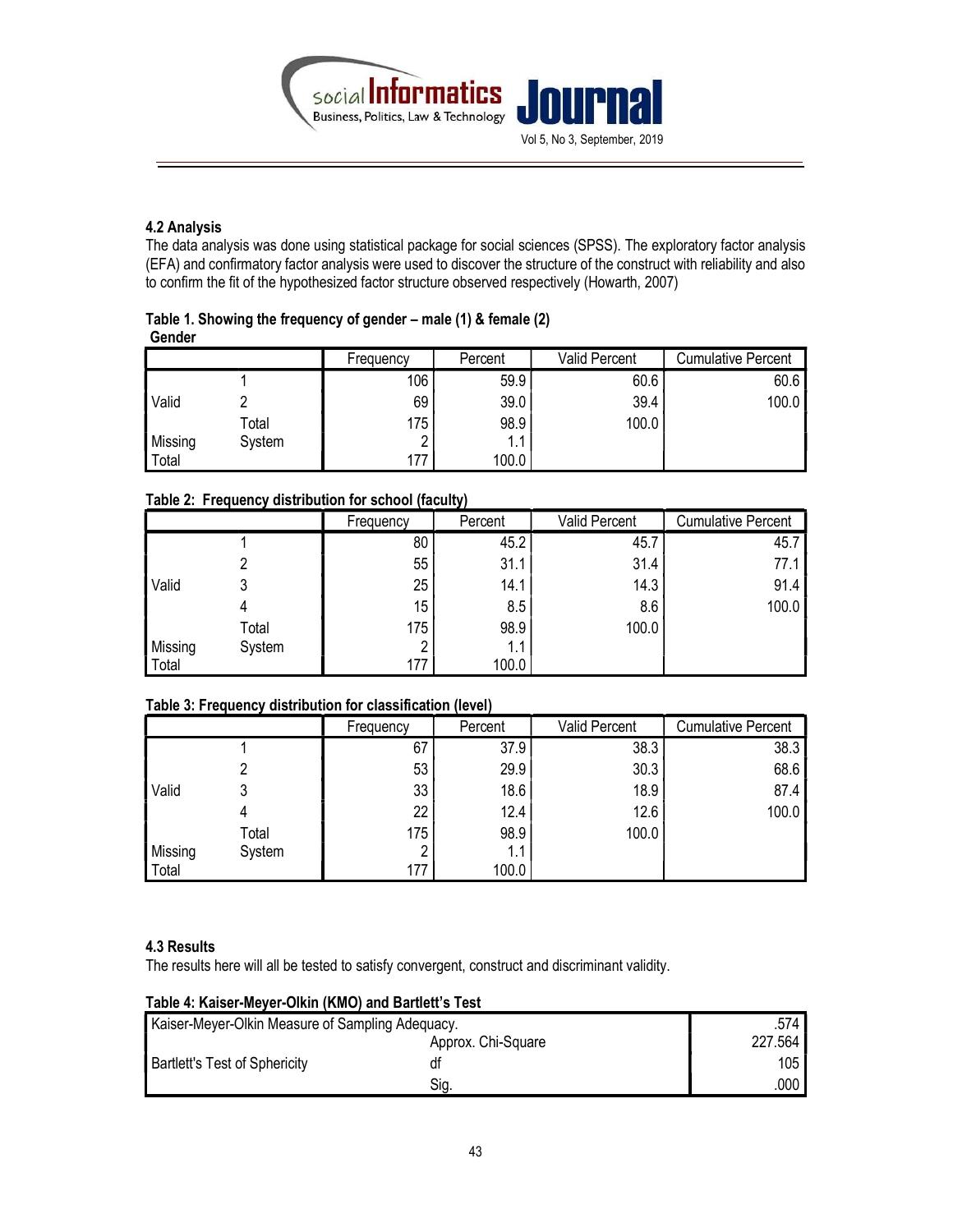

#### Table 5: Construct Communalities

|                 | Initial | Extraction |
|-----------------|---------|------------|
| C <sub>1</sub>  | .285    | .471       |
| C <sub>2</sub>  | .224    | .220       |
| C <sub>3</sub>  | .238    | .706       |
| C <sub>4</sub>  | .281    | .999       |
| A <sub>1</sub>  | .227    | .424       |
| A2              | .175    | .230       |
| F1              | .130    | .121       |
| F <sub>2</sub>  | .221    | .999       |
| E <sub>1</sub>  | .127    | .143       |
| E <sub>2</sub>  | .269    | .536       |
| T <sub>1</sub>  | .215    | .301       |
| T <sub>2</sub>  | .261    | .265       |
| OS <sub>1</sub> | .165    | .418       |
| OS <sub>2</sub> | .146    | .165       |
| OS <sub>3</sub> | .105    | .121       |

Extraction Method: Maximum Likelihood.

#### 4.4 Common Variance

Analyzing the covariance will enable us to accept or refute standards that relates constructs to the overall satisfaction. Whether the variation is minimal or not.

| Factor                  | Initial Eigenvalues |               |              | <b>Extraction Sums of Squared Loadings</b> |               |              | Rotation<br>Sums of<br>Squared<br>Loadings <sup>a</sup> |
|-------------------------|---------------------|---------------|--------------|--------------------------------------------|---------------|--------------|---------------------------------------------------------|
|                         | Total               | % of Variance | Cumulative % | Total                                      | % of Variance | Cumulative % | Total                                                   |
| 1                       | 2.734               | 18.225        | 18.225       | 1.785                                      | 11.899        | 11.899       | 1.619                                                   |
| $\overline{\mathbf{c}}$ | 1.468               | 9.788         | 28.013       | .884                                       | 5.890         | 17.789       | 1.399                                                   |
| $\overline{3}$          | 1.396               | 9.309         | 37.322       | 1.212                                      | 8.078         | 25.867       | 1.511                                                   |
| $\overline{\mathbf{4}}$ | 1.286               | 8.576         | 45.898       | 1.036                                      | 6.907         | 32.774       | 1.515                                                   |
| 5                       | 1.164               | 7.759         | 53.657       | .658                                       | 4.386         | 37.160       | .934                                                    |
| 6                       | 1.010               | 6.734         | 60.391       | .544                                       | 3.625         | 40.785       | .825                                                    |
| $\overline{7}$          | .934                | 6.229         | 66.620       |                                            |               |              |                                                         |
| $\bf 8$                 | .857                | 5.710         | 72.331       |                                            |               |              |                                                         |
| 9                       | .792                | 5.279         | 77.610       |                                            |               |              |                                                         |
| 10                      | .698                | 4.651         | 82.261       |                                            |               |              |                                                         |
| 11                      | .655                | 4.368         | 86.629       |                                            |               |              |                                                         |
| 12                      | .598                | 3.988         | 90.616       |                                            |               |              |                                                         |
| 13                      | .511                | 3.407         | 94.023       |                                            |               |              |                                                         |
| 14                      | .473                | 3.156         | 97.179       |                                            |               |              |                                                         |
| 15                      | .423                | 2.821         | 100.000      |                                            |               |              |                                                         |

#### Table 6: Total Variance Explained

Extraction Method: Maximum Likelihood.

a. When factors are correlated, sums of squared loadings cannot be added to obtain a total variance.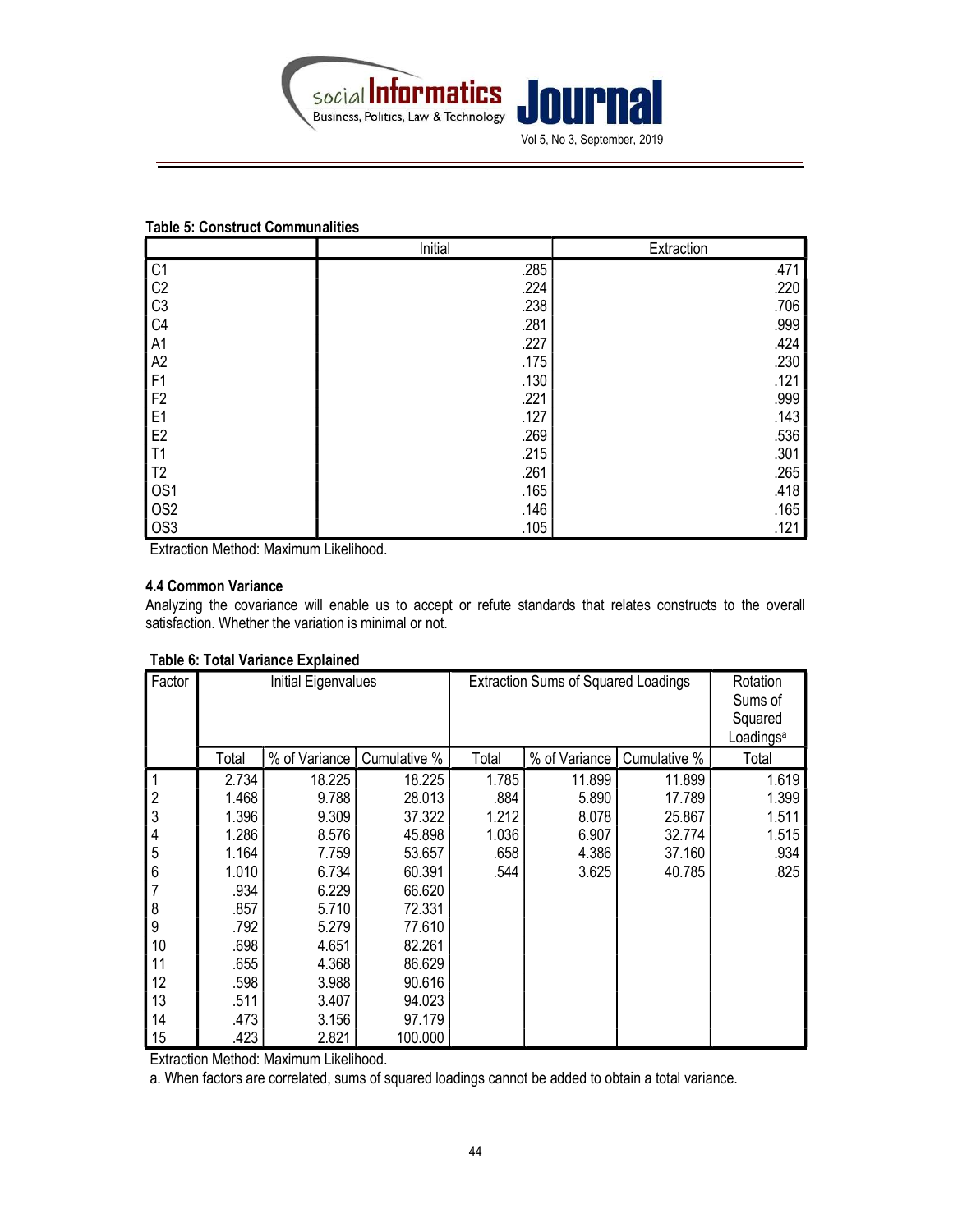

#### Table 7: Goodness-of-fit Test

| Chi-Square       | uı                 | -SIQ.         |  |  |  |  |  |  |
|------------------|--------------------|---------------|--|--|--|--|--|--|
| ככם חר<br>ZJ.UJJ | $\mathbf{A}$<br>งบ | $\sim$<br>400 |  |  |  |  |  |  |

### Table 8: Structure Matrix

|                                  |      | Factor         |          |      |        |      |  |  |  |
|----------------------------------|------|----------------|----------|------|--------|------|--|--|--|
|                                  |      | $\overline{2}$ | 3        | 4    | 5      | 6    |  |  |  |
|                                  | .673 |                |          |      |        |      |  |  |  |
|                                  | .455 |                |          |      |        |      |  |  |  |
|                                  | .376 |                |          |      |        | .769 |  |  |  |
|                                  | .462 |                |          | .983 |        |      |  |  |  |
|                                  |      |                | .546     |      |        |      |  |  |  |
| C1<br>C2<br>C3<br>C4<br>A1<br>A2 | .387 |                | .414     |      |        |      |  |  |  |
| F1                               |      | .329           |          |      |        |      |  |  |  |
| F2                               |      | .997           |          |      |        |      |  |  |  |
| E1<br>E2                         |      |                |          |      | .332   |      |  |  |  |
|                                  |      |                | .628     | .324 | .477   |      |  |  |  |
| T1                               | .371 |                | .343     |      | .357   |      |  |  |  |
|                                  | .356 |                | .377     | .318 |        |      |  |  |  |
| T <sub>2</sub><br>OS1            |      |                |          |      | $-586$ |      |  |  |  |
| OS <sub>2</sub>                  |      |                | $-0.338$ |      |        |      |  |  |  |
| $\log$                           |      |                |          |      |        |      |  |  |  |

Extraction Method: Maximum Likelihood.

Rotation Method: Promax with Kaiser Normalization.

#### 4.5 Hypothesis Testing

Here, our hypothesis or assumptions will be tested in relation to the EUCS constructs (content, accuracy, format, ease of use and timeliness).

- The Confirmatory Factor Analysis (CFA) is an SPSS tool that enables us to either 'Confirm' or 'reject' our preconceived theory or hypothesis. We have the following output from the CFA:
- C1 C4 > 0.3 showing a positive impact of content on overall satisfaction
- $\blacksquare$  A1 A2 > 0.5 showing a positive impact on overall satisfaction
- F1 F2 < 0.5 showing a negative impact on overall satisfaction
- $E1 E2 > 0.5$  showing a positive impact on overall satisfaction
- T1-T2 > 0.5 showing a negative impact on overall satisfaction

Thus, testing our hypothesis via the exploratory factor analysis (EFA) confirms three hypotheses with positive impact on overall satisfaction of the IS OpenERP system.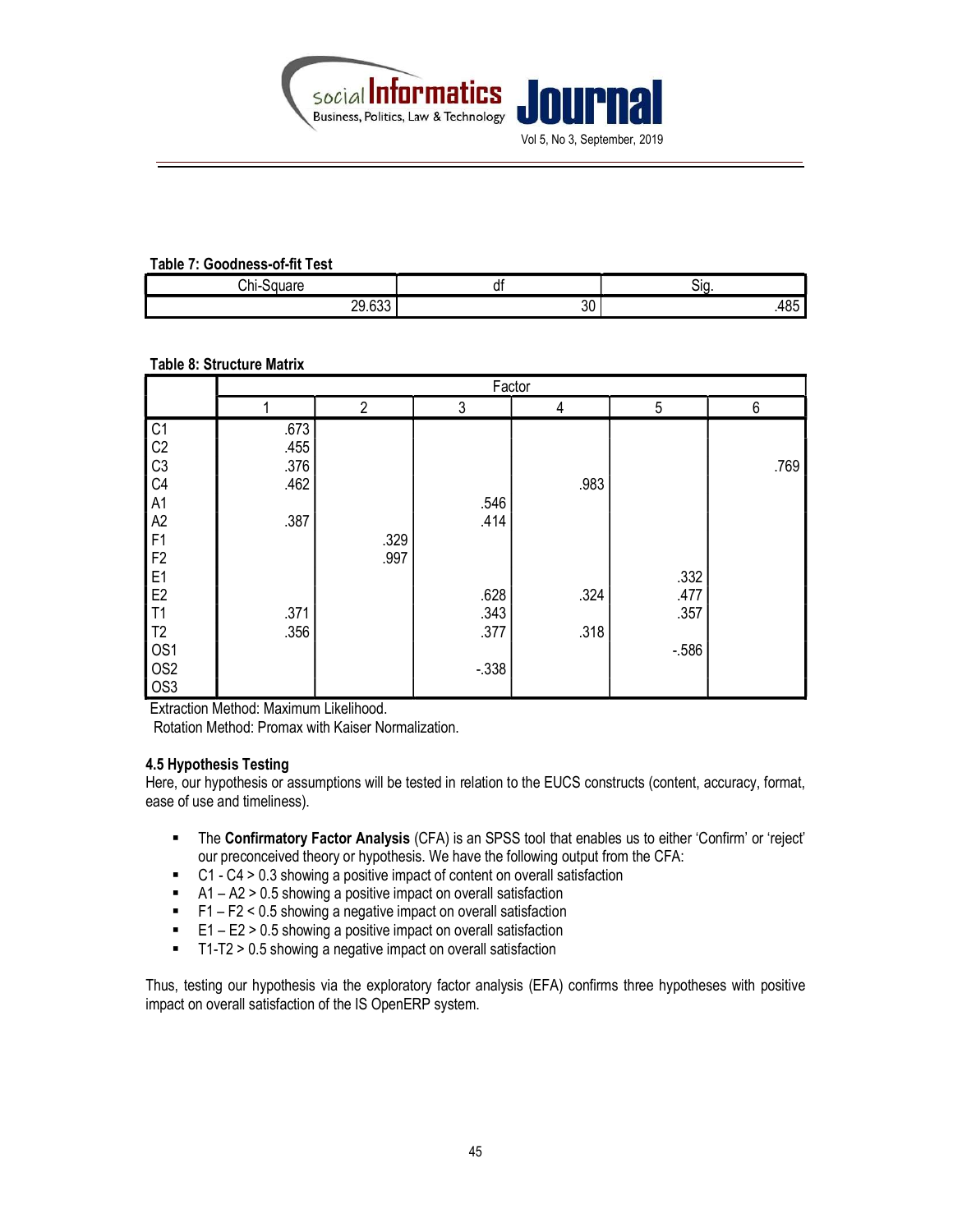

# 5. DISCUSSION AND CONCLUSION

#### 5.1 Discussion

The research on the assessment of user satisfaction with usability in OpenERP implementation at AUN showed the efficacy of the EUCS model in testing for overall user satisfaction. The heuristic approach that was employed also allowed for the respondents to send in their concerns with the OpenERP system based on any construct's feature or capability that needs to be improved upon. The heuristic approach (Nielsen & Molich, 1990) as a usability inspection method examines the system interface and judges it compliance with some usability principles (heuristics) in ascertaining user satisfaction.

### 5.2 Limitation

The study had various limitations, in the sense that the EUCS as valid as it is does not have comprehensive construct's questions that addresses every issue as it relates to usability. Hence, the need for an heuristic approach was employed to allow users to send their challenges in line with each construct that will allow for more questions to be addressed in usability of the ERP system. Other limitations were from the population sampling as the expected number of sample size could not be met which in one way or the other affected the final outcome. Another limitation was the fact that the AUN OpenERP end-users comprised of staff, faculty and students. Whereas this research only focused on students to ascertain their satisfaction rate. Hence, the need to carry out a more holistic approach that will enable the management make well informed decision.

### 5.3 Suggestion for Further Research

Further work can be carried out that will cover the entire end-users of the system (staff, faculty and students) looking at areas of satisfaction from the human resource, communications, inventory etc. Once a holistic research of such is carried out, its outcome will go a long way in helping the management to make a well generalized informed decision about the IS system in use.

# 5.4 Conclusion

In conclusion all hypotheses were tested to determine overall satisfaction with the EUCS model. Each of the constructs played a role in ascertaining user satisfaction in terms of usability. The heuristic approach also made it possible for end-users' challenges or concerns in operating the OpenERP system to be addressed effectively as the proposed model (which combines EUCS and Heuristics) takes into consideration end user concerns and adds to the respective construct of the model to address a wider range of questions. This research as a fundamental piece for assessing user satisfaction has added to the field of IS with regards to ascertaining satisfiability of IS systems. With regards to our case study, the assessment has yielded positive impact on overall satisfaction for the content, accuracy and ease of use respectively from the EUCS model. On the other hand, EUCS constructs for format and timeliness showed negative on overall satisfaction as opposed to our earlier hypothesized theory.

# End Notes:

This paper had appeared in the Proceedings of the  $22<sup>nd</sup>$  iSTEAMS Multidisciplinary SPRING Conference. Aurora Conference centre, Osogbo, Nigeria. 17th – 19th December, 2019. Pp 67-82. www.isteams.net/spring2019.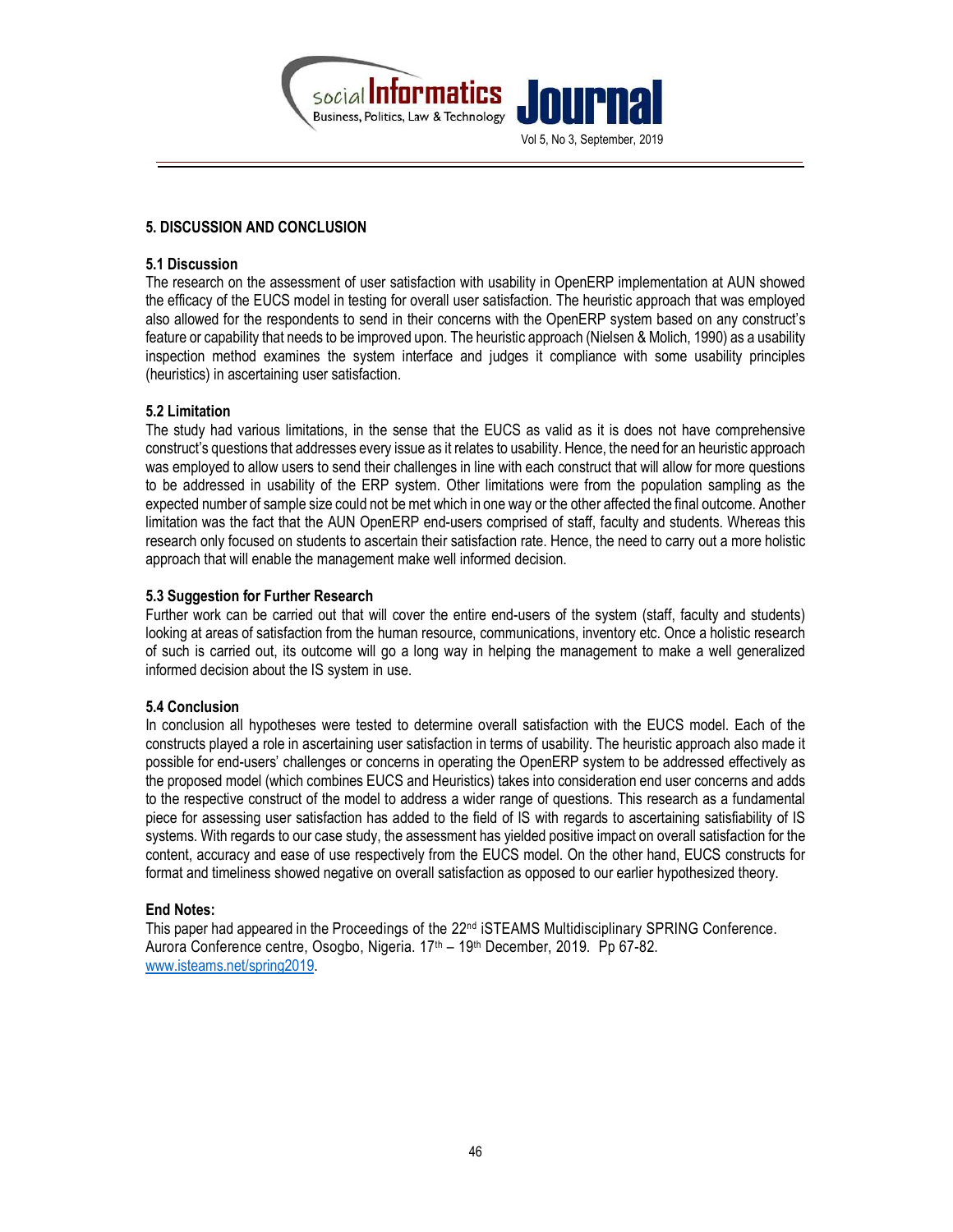

# **REFERENCE**

- 1. Amoako-Gyampah, K. (2007). Perceived Usefulness, User involvement and behavioral intention: An empirical study of ERP implementation. Computers in Human Behavior, 23(3), 1232–1248.
- 2. Bartlett, J., Kotrlik, J., & Higgins, C. (2001). Organizational Research: Determining Appropriate Sample Size in Survey Research. Information Technology, Learning, and Performance Journal, 43-50.
- 3. Chang, M.K., Cheung, W., Cheng, C.H. & Yeung, J.H.Y. (2008). Understanding ERP system adoption from the user's perspective. International Journal of Production Economics, 113(2), 928–942.
- 4. Costa, C.J. 2010. Testing usability of ERP open source systems. In Proceedings of the OSDOC'10. Lisbon, Portugal, 8 November 2010.
- 5. DeLone, W., & McLean, E. (2003). The DeLone and McLean model of information systems success: a ten-year update. Journal of Management Information Systems, 19(4), 9-30.
- 6. Doll, W., & Torkzadeh, G. (1988). The measurement of end-user computing satisfaction. MIS Quarterly, 12(2), 259-274.
- 7. Ehie, I.C. & Madsen, M. (2005). Identifying critical issues in enterprise resource planning (ERP) implementation. Computers in Industry, 56(6): 545–557.
- 8. Foltz, C., Schneider, N., Kausch, B., Wolf, M., Schlick, C. and Luczak, H. 2008. Usability Engineering. Collaborative and Disributed Chemical Engineering, LNCS 4970, pp. 527-554.
- 9. Geoffrey Marczyk, David DeMatteo, D. F. (2005). Essentials of Research Design.
- 10. Glenn, D. I. (1992). Determining Sample Size. Florida: University of Florida.
- 11. Gliem, J. a, & Gliem, R. R. (2003). Calculating, interpreting, and reporting Cronbach's alpha reliability coefficient for Likert-type scales. Midwest Research to Practice Conference in Adult, Continuing, and Community Education, (1992), 82–88.
- 12. Hartson, H.R., Andre, T.S., and Williges, R.C. "Criteria for Evaluating Usability Evaluation Methods,"International Journal of Human-Computer Interaction (13:4) 2001, pp 373-410.
- 13. Hartson, H.R., and Castillo, J.C. "Remote evaluation for post-deployment usability improvement," In Proceedings of the Working Conference on Advanced Visual Interface 1998, pp 1- 10.
- 14. Howarth, J. "A Structured Process for Transforming Usability Data into Usability Information," Journal of
- 15. Usability Studies (3:1) 2007, pp 7-23.
- 16. Ives B, Olson MH, Baroudi JJ. The measurement of user information satisfaction. Commun ACM 1983;26(10):785–93.
- 17. Jim O'Farrell. https://www.winshuttle.com/blog/erp-usability-brief-overview/
- 18. M. Al-Mashari, "Enterprise Resource Planning: A Research Agenda". Industrial Management and DataSystems, 103:1(2003), 22-27.
- 19. L.Zornada et al.,"Implementing ERP Systems in Higher Education Institutions",in 27th Int. Conf. Information Technology Interfaces ITI 2005, June 20-23, 2005, Cavtat, Croatia
- 20. M.J. Davis et al., "ERP in Higher Education: A Case Study of SAP and Campus Management". Issues in Information Systems, 8:1(2007),120-126.
- 21. Randolph, J. J. (2009). A Guide to Writing the Dissertation Literature Review, 14(13).
- 22. Rasmy, A., Tharwat, A. and Ashraf, S. (2005) ERP Implementation in the Egyptian Organization. White paper, downloaded from http://jobfunctions.bnet.com/ on Aug, 2007.
- 23. Scholtz, B., Mahmud, I., & Ramayah, T. (2016). Does Usability Matter? An Analysis of the Impact of Usability on Technology Acceptance in ERP Settings. Interdisciplinary Journal of Information, Knowledge, and Management, 11.